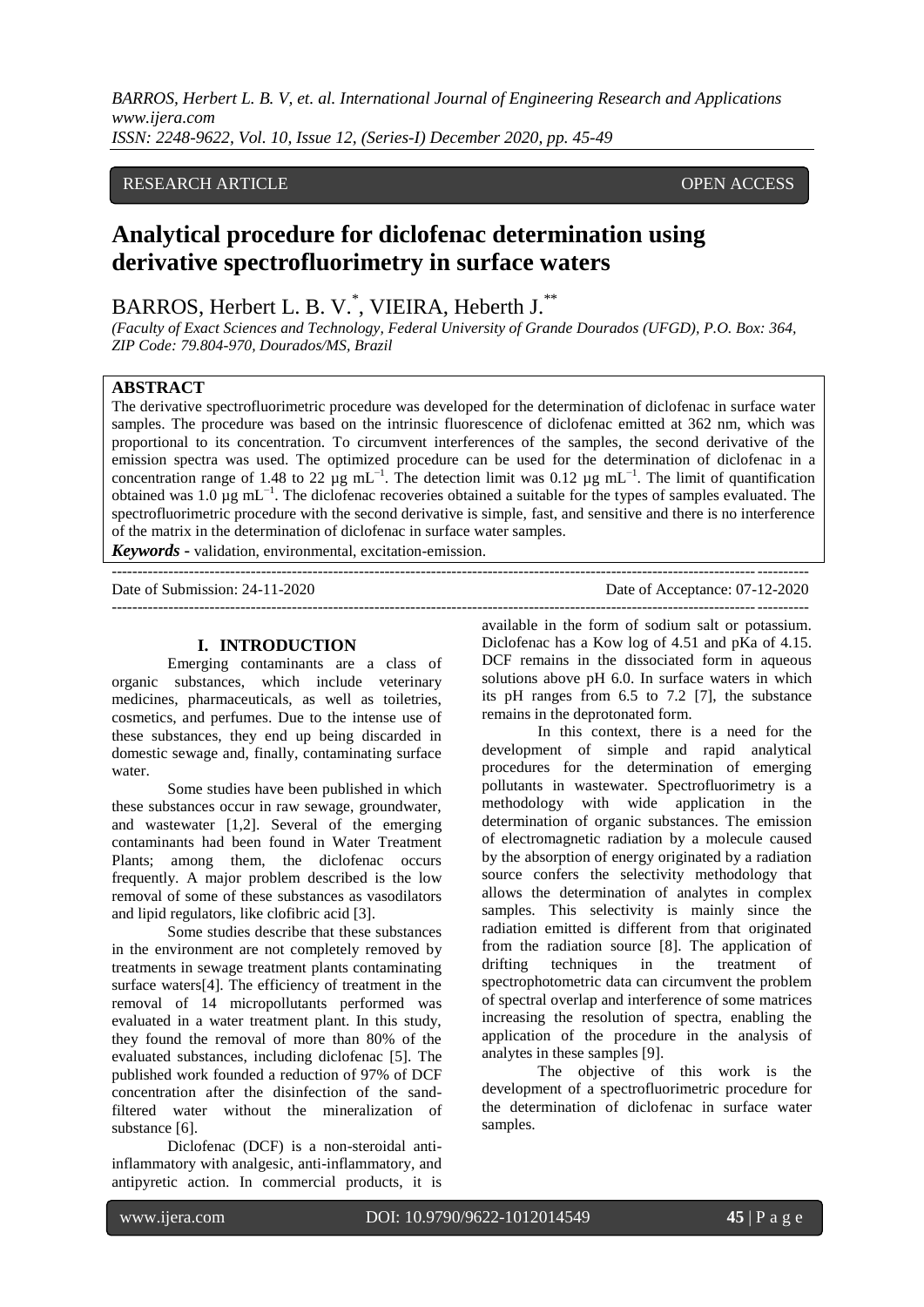# **II. METHODOLOGY**

#### 2.1. Reagents and solutions

All solutions were prepared from analytical purity grade reagents and ultrapure deionized water from a Milli-Q® purification system (Millipore, Bedford, USA). The glass products and vials used were previously placed in an acid bath containing HNO3 10% solution (v/v) for 24 h. For the acidity study, solutions with pH were obtained from 4 to 12 with the addition of 0.10 mol L-1 buffer solutions prepared from sodium acetate/acetic acid; (pH 3.8 to 5.8)phosphate/phosphoric acid (pH 6.0 to 8.0) and sodium borate/boric acid (9.2 to 12).

The standard stock solution DCF 148 μg mL<sup>-1</sup> was prepared in a volumetric flask of 100.0 mL by dissolving sodium diclofenac salt in  $KH_2PO_4$ 0.10 mol/L buffer solution ( $pH=6.0$ ), completing the volume with the same buffer.

#### 2.2. Instrumentation

All weighing was performed using a FA104N analytical scale with an accuracy of 0.1 mg. The pH determinations of the solutions were made at 2.3. Derivative spectrofluorimetric procedure for the determination of diclofenac in surface water samples.

Standard stock solutions containing DCF and sample solutions were diluted in  $KH_2PO_4$  0.10 mol/L buffer solution (pH=6.0). The analytical curves were obtained by diluting aliquots of the stock solution of DCF 148.0  $\mu$ g mL<sup>-1</sup> in the volumetric flask of 10.0 mL, completing the volume with buffer solution 0.10 mol L (pH 6.0). The emission spectra obtained from the solutions were pre-processed by the second derivative by the Savitzky-Golay method, using a second-order polynomial and 21-point window. The spectrum of DCF and second derivative spectrum is showed in Fig 1.

Surface water samples were collected in streams in the city of Dourados, Mato Grosso do Sul, Brazil, filtered with nylon filter<sup>®</sup> 0.45  $\mu$ m, and the filtrate was stored in amber bottles at 4°C until the time of analysis.



**Figure 1.** (a) Standard solution emission spectrum of DCF 29  $\mu$ g mL<sup>-1</sup>;  $\lambda_{\text{excitation}} = 244$  nm. (b) second derivative of the emission spectrum of the standard solution of DCF 29  $\mu$ g mL<sup>-1</sup>. Excitation slit=5 nm; emission slit=10 nm.

a HANNA-branded pHmeter, connected to a combined glass electrode and stainless-steel temperature sensor. The spectrofluorimetric<br>measurements were performed in a measurements were performed in a spectrofluorometer (Varian®, Cary Eclipse) equipped with a Xenon lamp, using a quartz bucket, with four polished faces (10 mm optical path) and volume of 3.5 mL.

2.4 Derivative spectrofluorimetric procedure for the determination of diclofenac

The analyses of the samples were performed by diluting about 1,000 μL of the filtered solution of the samples in a 10.0 mL flask, completing the volume with  $KH_2PO_4$  solution 0.10 mol  $L^{-1}$  (pH 6.0). The emission spectra were obtained with the excitation window with an opening of 5 nm and the emission window with an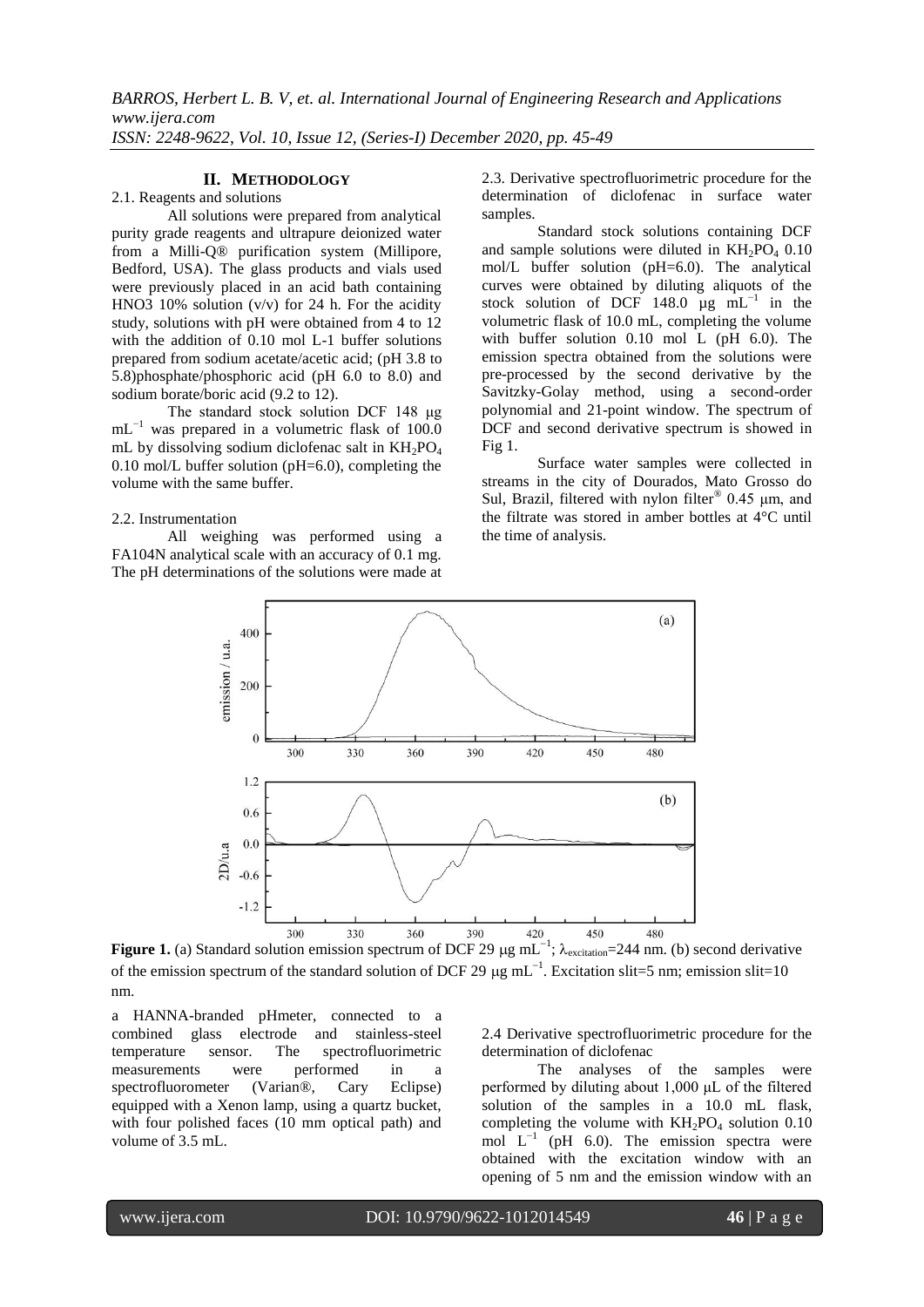opening of 10 nm. The voltage of the detector used was 600 V, with filters selected in an automatic mode both in excitation and emission. The spectral scan performed was between 250 and 500 nm.

#### **III. RESULTS AND DISCUSSION**

The proposed procedure is based on the intrinsic fluorescence of electromagnetic radiation by diclofenac, in which it promotes radiation emission at 366 nm when excited at 244 nm.

Initially, the influence of the pH of the solution on the emission intensity of the standard Solution of DCF was evaluated. In this study emission spectra of different solutions containing DCF 29 μg mL<sup>-1</sup> were obtained at different pH. The effect of pHs 3.8 to 12 were evaluated. There was a marked decrease in emission at 366 nm (excitation=245 nm) when the pH was above 7.0. This is due to the pKa of DCF, the main substance present in the solution above pH 7.0 is the anionic form deprotonated DCF. This substance has low quantum efficiency, i.e., it has a lower fluorescence than a protonated substance. Thus, pH 6.0 was selected for the proposed procedure.

The emission spectrum of the standard Solution of DCF 29  $\mu$ g mL<sup>-1</sup> is shown in Fig. 1(a). The sample solutions in which the quantification of DCF has proposed present an emission spectrum with broadband close to this region of the electromagnetic spectrum, ranging from 380 to 500 nm. To overcome matrix interference problems, we chose to use the construction of the analytical curve using the second derivative of the emission intensity spectrum, as shown in Fig. 1(b).

Under these conditions, the proposed procedure presented an analytical curve with secondorder polynomial regression between DCF concentrations from 1.48 to 22.2  $\mu$ g mL<sup>-1</sup>. The



**Figure 2** Spectrofluorimetric procedure for the determination of diclofenac in surface water samples. (a) Analytical curve employing the second derivative (2D) of the spectrum at 334 nm. (b) Residual graph of the analytical curve; the chart limits were established as  $2 \times \frac{s}{x}$ .

analytical curve is presented in Fig. 2(a). The analytical curve was described by the polynomial equation 2D = 0.016 ( $\pm$ 0.002)+ 0.063 ( $\pm$ 0.001)  $\times$  $[DCF] - 1.19 \times 10^{-3} (\pm 2.3 \times 10^{-5}) \times [DCF]^2$ ; r=0.9999, in which 2D is the second derivative at 334 nm  $(\lambda_{excitation} = 245 \text{ nm})$  and [DCF] is the concentration of diclofenac in  $\mu$ g mL<sup>-1</sup>. All coefficients of the polynomial equation presented statistical significance at the level of 95%. The residues of the analytical curve, the difference between the value of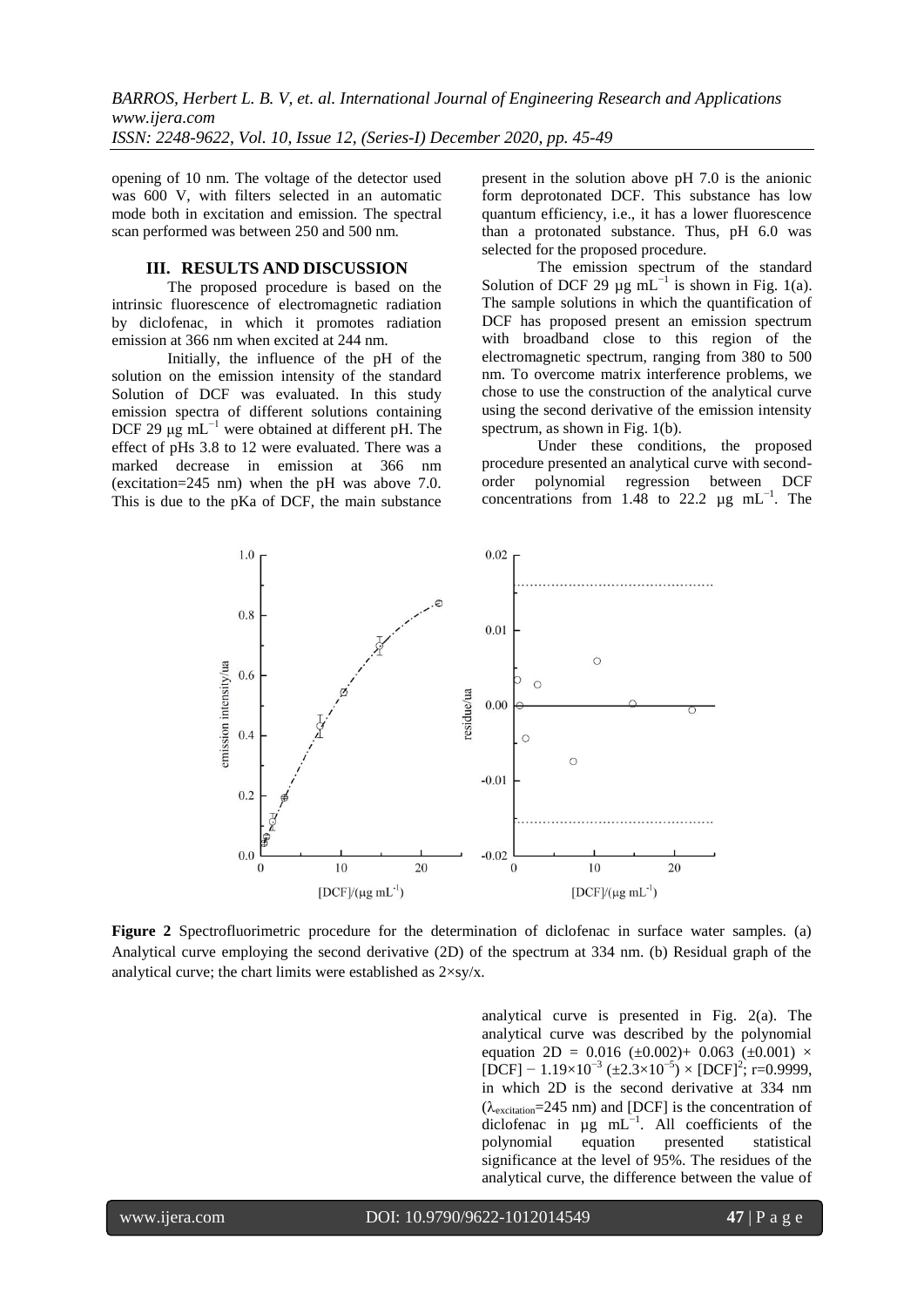*BARROS, Herbert L. B. V, et. al. International Journal of Engineering Research and Applications www.ijera.com ISSN: 2248-9622, Vol. 10, Issue 12, (Series-I) December 2020, pp. 45-49*

the second derivative of the emission intensity predicted by the analytical curve and that 2D value obtained experimentally at 334 nm of the standard Solution of DCF, are presented in Fig. 2(b). In this figure, it is verified that the residues of the analytical curve used are randomly distributed throughout the DCF concentration range evaluated and remain among the stipulated values, i.e., twice the standard deviation of the analytical curve  $(sy/x=0.0080 a.u.).$ This indicates that the second-order polynomial regression of the analytical curve adequately describes the dataset of the analytical curve.

The detection limit of the procedure was calculated using the standard deviation of the analytical curve (sy/x) [10]. The detection limit found was 0.12  $\mu$ g mL<sup>-1</sup> (3×sy/x). The limit of quantification obtained was 1.00  $\mu$ g mL<sup>-1</sup> (10×sy/x).

To evaluate the effect of the sample matrix on the determination of the DCF using the proposed spectrofluorimetric procedure, we chose to evaluate the recovery of the DCF added to different surface water samples [11]. In the study of DCF recovery, three different concentrations of DCF reference solution (1.48, 10.4, and 29.6  $\mu$ g mL<sup>-1</sup>) were added separately to surface water sample solutions from the city of Dourados/MS. The results of the DCF concentration obtained in the samples, discounted from those originally without the addition of the reference solution, were compared with the previously added DCF concentrations. DCF recovery ranged from 90 to 111%. To evaluate the accuracy of the spectrofluorimetric procedure, the hypothesis test was used to confirm the absence of interference from the proposed spectrofluorimetric procedure in the determination of DCF for surface water samples. In this case, it was established as the null hypothesis  $(H_0)$ : Rec= 100% and as an alternative hypothesis (H1): Rec= 100% (bilateral test). The values of the applied t-test found, with 95% confidence, presented lower calculated values than those established by the tabulated value (2.02). This indicates that the mean of the recoveries in this concentration range studied was statistically equal to 100%, that is, it does not present interference of the sample matrices.

The accuracy obtained and expressed by the coefficient of variation in the determinations of DCF in the recovery study ranged from 0.7% to 5.3%, indicating the high precision in the determination of DCF in the analyzed samples [12].

The proposed spectrofluorimetric procedure is a low cost, simple and easy to perform. It does not require complex sample preparation as well as a specialized analyst. Under the conditions presented, the determination of DCF consumes about 140 mg of  $KH_2PO_4$  per determination. It is estimated that the proposed procedure allows the determination of 20

determinations per hour, which is about 10 samples processed per hour.

### **IV. CONCLUSIONS**

The proposed procedure is easy to perform, requires simple sample preparation and has the advantage of not requiring specialized analysts. The proposed spectrofluorimetric procedure allows the determination of diclofenac in water samples without the need for the use of organic solvents.

#### **ACKNOWLEDGEMENTS**

The authors gratefully acknowledge the fellowship of HLBVB from FUNDECT. The authors would like to thank UFGD, CAPES and CNPq.

#### **REFERENCES**

- [1]. J. KAPELEWSKA, U. KOTOWSKA, J. KARPINSKA, D. KOWALCZYK, A. ARCISZEWSKA and A. SWIRYDO. Occurrence, removal, mass loading and environmental risk assessment of emerging organic contaminants in leachates, groundwaters, and wastewaters. *Microchemical Journal*. 137, 2018, 292-301.
- [2]. N. HERMES, K.S. JEWELL, A. WICK and T.A. TERNES, Quantification of more than 150 micropollutants including transformation products in aqueous samples by liquid chromatography-tandem mass spectrometry using scheduled multiple reaction monitoring. *Journal of Chromatography A*. 1531, 2018, 64−73.
- [3]. A. YU-CHEN LIN, TSUNG-HSIEN YU, S.K. LATEEF, Removal of pharmaceuticals in secondary wastewater treatment processes in Taiwan*. Journal of Hazardous Materials*, 167, 2009, 1163-1169.
- [4]. T. HEBERER and D. FELDMANN, Contribution of effluents from hospitals and private households to the total loads of diclofenac and carbamazepine in municipal sewage effluents - modeling versus measurements. *Journal of Hazardous Materials*. 122, 2005, 211−218.
- [5]. S.W. Nam, B..I Jo, Y. Yoon, K.D. Zoh, Occurrence and removal of selected micropollutants in a water treatment plant. *Chemosphere*, 95, 2014, 156-165.
- [6]. E. S. RIGOBELLO, A. D. B. DANTAS, L. D. BERNARDO, E. M. VIEIRA, Removal of diclofenac by conventional drinking water treatment processes and granular activated carbon filtration, *Chemosphere*, 92, 2013, 184-191.
- [7]. M.M., SEIN, M. ZEDDA, J., TUERK, T.C. SCHMIDT, A. GOLLOCH and C.V.